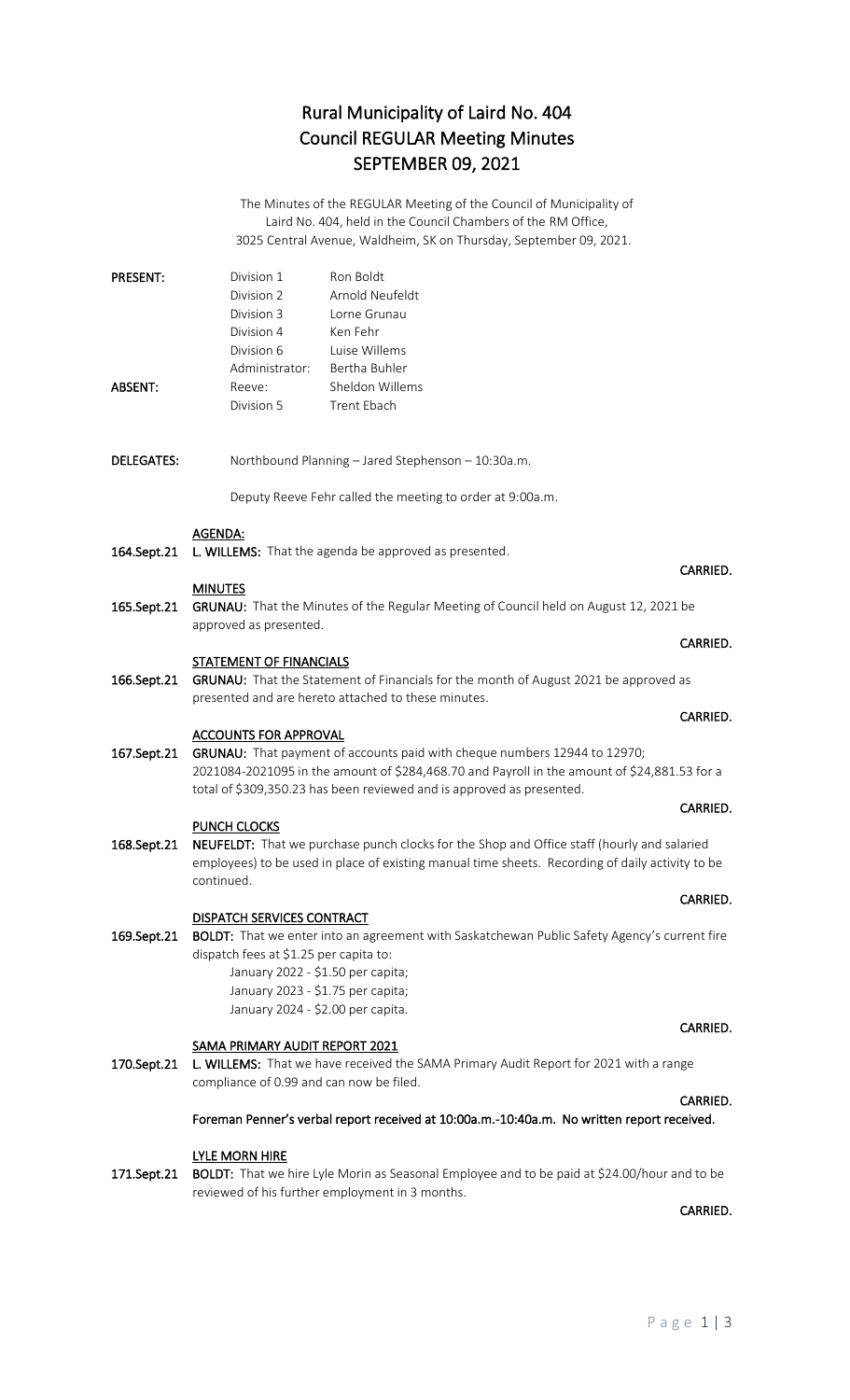## Rural Municipality of Laird No. 404 Council REGULAR Meeting Minutes SEPTEMBER 09, 2021

### Delegate Jared Stephenson of Northbound Planning reporting was received at 10:53a.m.- 11:20a.m. Items addressed were the following:

- 1. Grunau Sub-division application;
- 2. Bylaw No. 07-2021 Zoning Bylaw amendment Second & Third Reading;
- 3. Drew Harder Development permit;
- 4. Sarilia Estates Brushing cutting Lot 21.

### PUBLIC HEARING

 $^{\prime\prime}$ 

 $^{\prime\prime}$ 

172.Sept.21 GRUNAU: That we close the Regular meeting at 11:00a.m. and open the Public Hearing for Bylaw No. 07-2021 ZB Amendment.

**CARRIED.** The contract of the contract of the contract of the contract of the contract of the contract of the contract of the contract of the contract of the contract of the contract of the contract of the contract of the

#### PUBLIC HEARING CLOSED

173.Sept.21 NEUFELDT: That we close the Public Hearing at 11:15a.m. No submissions or responses were received.

#### BYLAW NO. 07-2021 ZB AMENDMENT

- 174.Sept.21 GRUNAU: That Bylaw No. 07-2021, being a Zoning Bylaw No. 06-2008 bylaw amendment, be read for the Second Reading.
	- **1. SECTION 4: DISCRETIONARY USE STANDARDS FOR DEVELOPMENT, 4.0 Accessory Residences,** is amended by:
	- **a.** Retitling the subsection heading to read "Secondary Accessory Agricultural Residences:"; and
	- **b.** Deleting clauses "d." and "e." in their entirety and replacing them with the following:
		- d. Permitting is required, and the site regulations of the principal permitted use, to which the secondary agricultural residence is accessory, shall apply.
		- e. Any subsequent subdivision of a secondary accessory agricultural residence must comply with the Municipalities planning policies and regulation. Approval of a secondary accessory agricultural residence does not constitute pre-approval any subsequent subdivision."
	- **2. SECTION 5: ZONING DISTRICTS, SCHEDULE A: AGRICLUTURAL DISTRICT (AG), 1.1 Discretionary Uses,** is amended by adding the following new clause after clause *20. Existing Farmstead Severance (Country Residential)*:

21. Secondary Accessory Agricultural Residence (subject to Section 4.0)"

- **3. SECTION 5: ZONING DISTRICTS, SCHEDULE A: AGRICLUTURAL DISTRICT (AG), 1.2 Accessory Residences,** is amended by adding the following new clause after *1.*: **"**
	- a. In accordance with 1.1.21 of Schedule A, a secondary accessory agricultural residence may be permitted at the discretion of Council and in accordance with Section 4.0 of this Bylaw."

CARRIED.

#### CARREID.